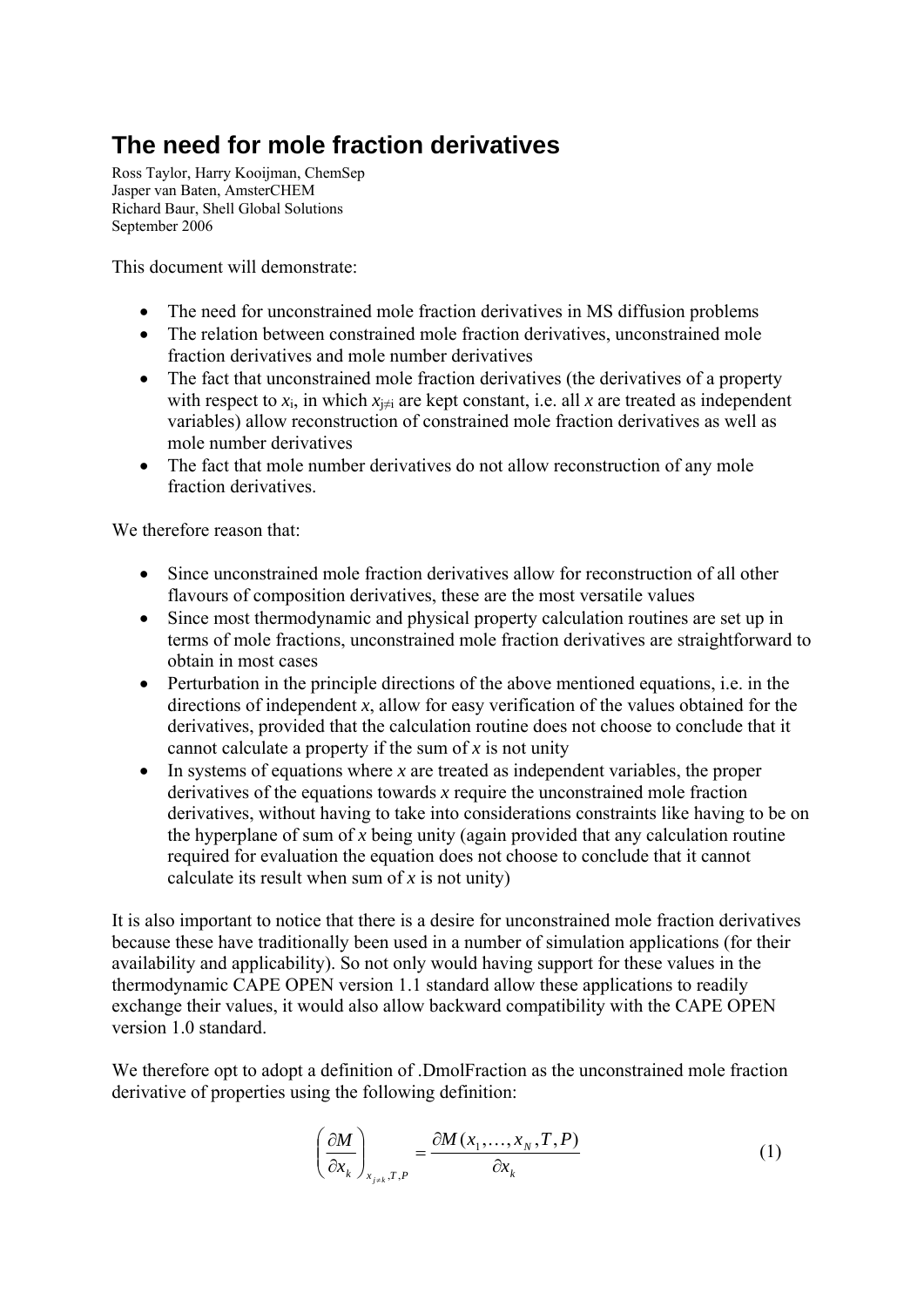### **MS DIFFUSION IN NONIDEAL FLUIDS – THE REQUIREMENT FOR MOLE FRACTION DERIVATIVES**

The force acting on species *i* per unit volume of mixture tending to move the molecules of species *i* is *c*, *RT***d**, where **d**<sub>*i*</sub> is related to the relative velocities,  $(\mathbf{u}_i - \mathbf{u}_i)$ , by

$$
\mathbf{d}_{i} = \sum_{j=1}^{n} \frac{x_{i} x_{j} (\mathbf{u}_{i} - \mathbf{u}_{j})}{D_{ij}} = \sum_{j=1}^{n} \frac{(x_{i} N_{j} - x_{j} N_{i})}{c_{i} D_{ij}}
$$
(2)

where  $D_{ii}$  is the Maxwell-Stefan diffusivity whose physical significance as an inverse drag coefficient is the same as in the ideal gas case. For non-ideal fluids  $\mathbf{d}_i$ , which can be considered to be a driving force, is defined by

$$
\mathbf{d}_{i} = \frac{x_{i}}{RT} \nabla_{T,\rho} \mu_{i}
$$
 (3)

 The appearance of chemical potential gradients in these equations should not come as a surprise. Equilibrium is defined by equality of chemical potentials and departures from equilibrium are characterized by the presence of chemical potential gradients. Chemical potential gradients arise in the thermodynamics of irreversible processes as the fundamentally correct driving forces for diffusion. The subscripts  $T$ ,  $P$  are to emphasize that the gradient in the equation is to be calculated under constant temperature, constant pressure conditions (pressure gradients and external forces also contribute to **d***<sup>i</sup>* , but we shall ignore their influence). The driving force,  $\mathbf{d}_i$ , reduces to  $(1/P)\nabla p_i$  for ideal gases, as it should. Also, the sum of the *n* driving forces vanishes

$$
\sum_{i=1}^{n} \mathbf{d}_i = 0 \tag{4}
$$

due to the Gibbs-Duhem restriction; this means that only  $n-1$  driving forces are independent.

Chemical potential gradients are not the easiest of quantities to deal with. For non-ideal liquids we may express the driving force **d***i* in terms of the mole fraction gradients as follows: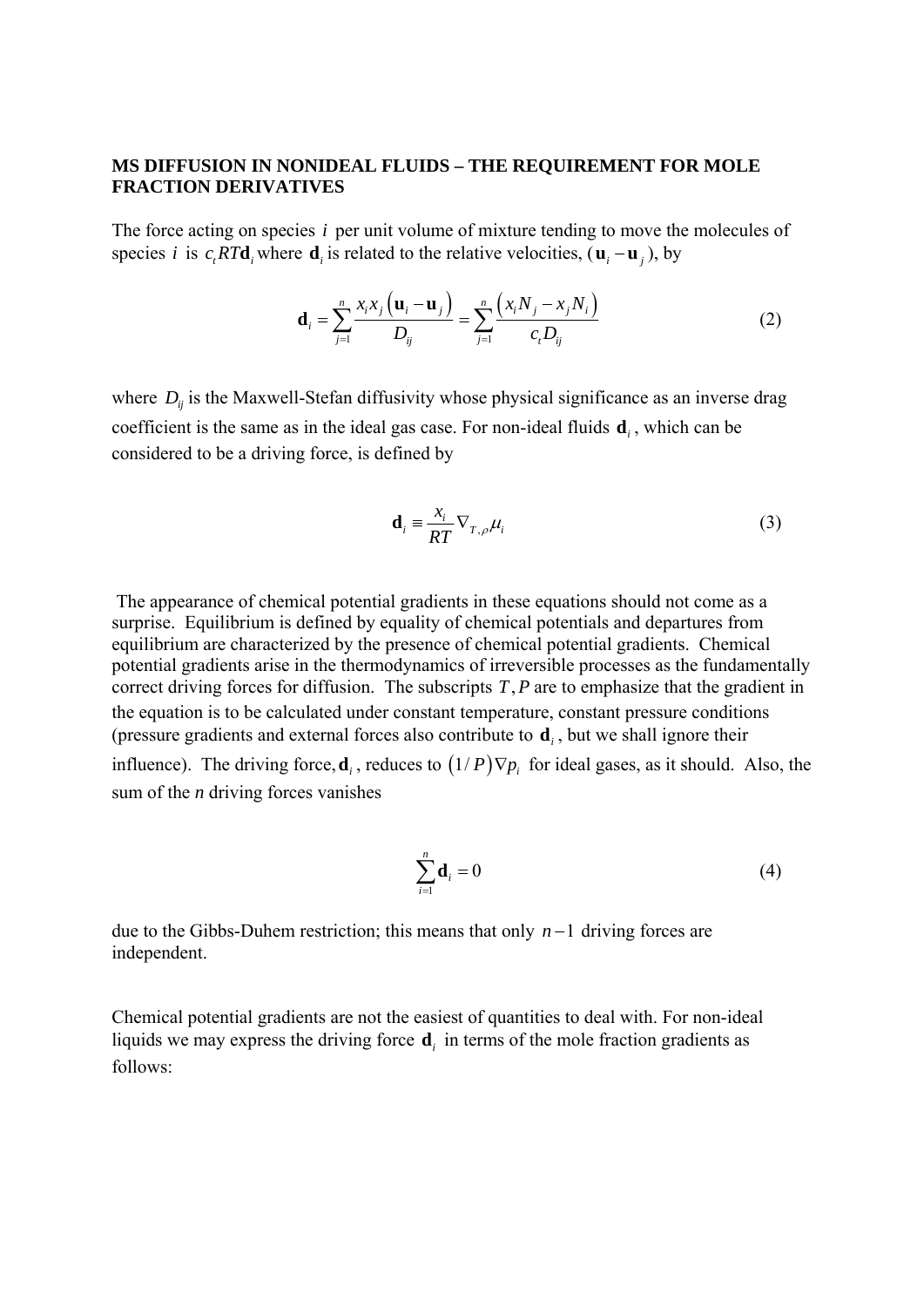$$
\mathbf{d}_{i} = \frac{x_{i}}{RT} \nabla_{T, p} \mu_{i}
$$
\n
$$
= \frac{x_{i}}{RT} \sum_{j=1}^{n-1} \frac{\partial \mu_{i}}{\partial x_{j}} \bigg|_{T, P, \Sigma} \nabla x_{j}
$$
\n
$$
= \frac{x_{i}}{RT} \sum_{j=1}^{n-1} RT \frac{\partial \ln \gamma_{i} x_{i}}{\partial x_{j}} \bigg|_{T, P, \Sigma} \nabla x_{j}
$$
\n
$$
= x_{i} \sum_{j=1}^{n-1} \left( \frac{\partial \ln x_{i}}{\partial x_{j}} + \frac{\partial \ln \gamma_{i}}{\partial x_{j}} \bigg|_{T, P, \Sigma} \right) \nabla x_{j}
$$
\n
$$
= \sum_{j=1}^{n-1} \left( \delta_{ij} + x_{i} \frac{\partial \ln \gamma_{i}}{\partial x_{j}} \bigg|_{T, P, \Sigma} \right) \nabla x_{j}
$$
\n
$$
= \sum_{j=1}^{n-1} \Gamma_{ij} \nabla x_{j}
$$
\n(5)

where  $\gamma$  is the activity coefficient of species *i* in the mixture and where

$$
\Gamma_{ij} = \delta_{ij} + x_i \left. \frac{\partial \ln \gamma_i}{\partial x_j} \right|_{\mathsf{T}, \mathsf{P}, \Sigma} \tag{6}
$$

The symbol  $\Sigma$  is used to indicate that the differentiation of *ln*  $\gamma$ <sub>*i*</sub> with respect to mole fraction  $x_i$  is to be carried out while keeping constant the mole fractions of all other species except the *n*-th. The mole fraction of species *n* must be eliminated using the fact that the  $x_i$  sum to unity. More specifically:

$$
\left. \frac{\partial \ln \gamma_i}{\partial x_j} \right|_{\mathcal{T}, \mathcal{P}, \Sigma} = \left. \frac{\partial \ln \gamma_i}{\partial x_j} \right|_{\mathcal{T}, \mathcal{P}, x_k, k \neq j = 1 \cdots n-1}
$$
\n(7)

*This matches the definition of constrained mole fraction derivatives (equation 16)* 

For dense gas mixtures exhibiting deviations from ideal gas behavior the above formulation can be used with the activity coefficient,  $\gamma$ , replaced by the fugacity coefficient,  $\phi$ .

$$
\Gamma_{ij} \equiv \delta_{ij} + x_i \frac{\partial \ln \phi_i}{\partial x_j} \bigg|_{\text{T,P},\Sigma} \tag{8}
$$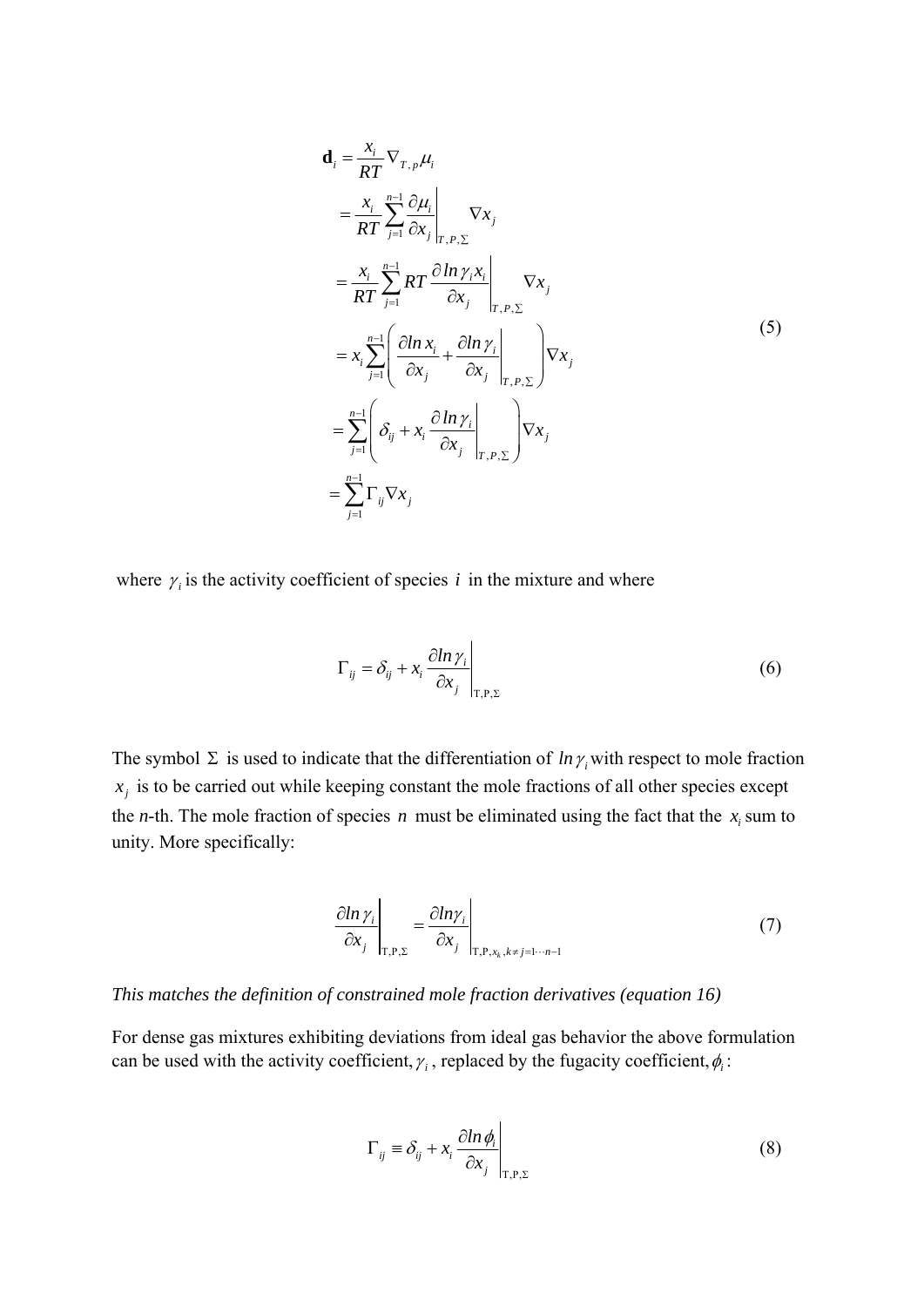An equation of state needs to be used for calculation of the molar density,  $c_t$  and the derivatives of the fugacity coefficients (see, for example, Walas, S. Phase Equilibria in Chemical Engineering, Butterworth, 1985)

# **Mole number and unconstrained mole fraction differentials**

If we treat all mole fractions as independent variables, we obtain for the differentials

$$
dn_i = d(n x_i) = n dx_i + x_i dn \tag{9}
$$

$$
dn_i - x_i \sum_j dn_j = n dx_i \tag{10}
$$

or

$$
dx_i = \frac{1}{n} \sum_j (\delta_{ij} - x_i) dn_j \tag{11}
$$

A comparison with the total differential,  $dx_i = \sum_i \left| \frac{\partial x_i}{\partial n} \right|$  $\bigg)$  $\setminus$  $\mathsf{I}$  $\mathsf{I}$  $\setminus$ ſ  $\partial$  $=\sum \left(\frac{\partial}{\partial x}\right)^2$ *j j j*  $\sum_i = \sum_i \left( \frac{\alpha x_i}{\partial n_i} \right)$ dn  $dx_i = \sum \frac{\partial x_i}{\partial x_i} du_i$ , yields  $\left(\delta_{ij} - x_i\right)$ *<sup>n</sup> <sup>j</sup>*  $\left| \begin{array}{c} \frac{i}{r} \end{array} \right| = -\left| \delta_{ii} - x \right|$  $n_i$  *n*  $\left(\frac{x_i}{n}\right)^2 = \frac{1}{n} \left(\delta_{ij} - \frac{1}{n}\right)$ J  $\setminus$  $\overline{\phantom{a}}$  $\mathsf{I}$  $\setminus$ ſ  $\partial$  $\left(\frac{\partial x_i}{\partial x_j}\right) = \frac{1}{\delta_{ij} - x_i}$  (12)

*k j*

 $\neq$ 

This follows also immediately from the definition  $x_i = \frac{R}{\sum_{i=1}^{n} R_i}$ *j*  $\dot{a}_i = \frac{n_i}{\sum n_i}$  $x_i = \frac{n_i}{\sum}$  by differentiation. We also can write the differentials in matrix notation.

$$
d\overline{x} = \frac{1}{n} \left[ \frac{\partial \overline{x}}{\partial \overline{n}} \right] d\overline{n}
$$
 (13)

It can be shown that the determinant of Jacobean is given by

$$
\det \left[ \frac{\partial \overline{x}}{\partial \overline{n}} \right] = 1 - \sum_{i} x_i
$$
 (14)

Hence, the matrix  $\left[\frac{\partial \bar{x}}{\partial \bar{n}}\right]$  $\partial$  $\hat{c}$  $\left[\frac{\overline{x}}{\overline{n}}\right]$  is singular on the manifold  $1 = \sum_{i}$  $1 = \sum x_i$ 

### **Definition of unconstrained mole fraction derivatives**   $\left(x_k\right)$ <sub> $x_{k\neq k}$ </sub> *M*  $\overline{\phantom{a}}$ J  $\setminus$  $\overline{\phantom{a}}$  $\overline{\mathcal{L}}$ ſ  $\hat{c}$  $\hat{o}$

$$
\left(\frac{\partial M}{\partial x_k}\right)_{x_{j\neq k}} = \frac{\partial M(x_1, \dots, x_N)}{\partial x_k}
$$
\n(15)

¥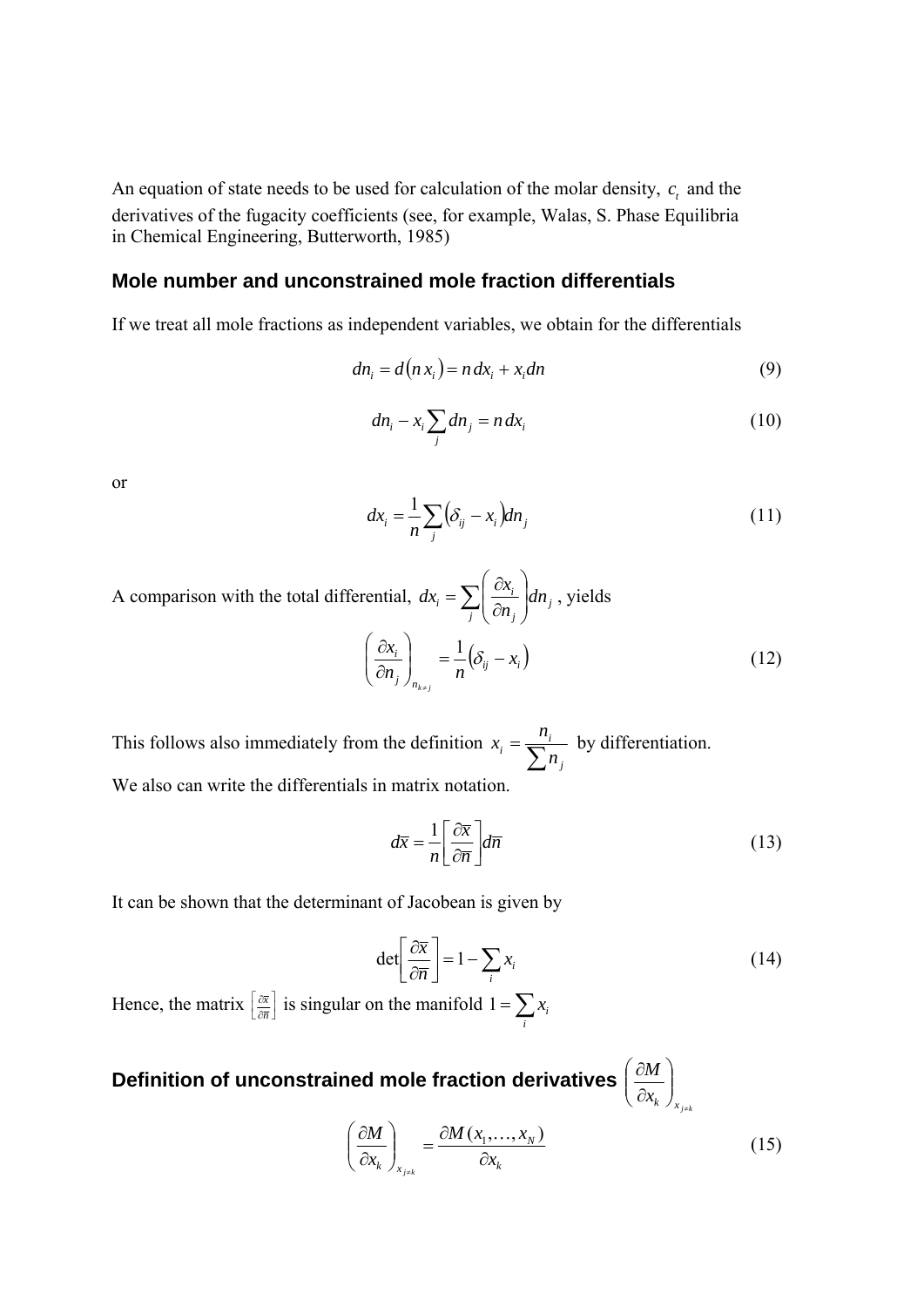We assume that all mole fractions are independent. Hence, we keep N-1 mole fractions constant when differentiating. These derivatives are a mathematical construction and do not have a physical meaning. Moreover, the derivatives depend on the implementation of M in a property package, and so might not be unique for all property packages.

**Definition of constrained mole fraction derivatives** 
$$
\left(\frac{\partial M}{\partial x_k}\right)_{T, p, x_{j\neq i,k}}
$$
  

$$
\left(\frac{\partial M}{\partial x_k}\right)_{x_{j\neq i,k}} = \frac{\partial M(x_1, \dots, x_{i-1}, 1 - \sum_{j\neq i} x_j, x_{i+1}, \dots, x_N)}{\partial x_k}
$$
(16)

One of the mole fractions is substituted by the summation equation. Therefore, N-2 mole fractions are kept constant when differentiating.

# **Relation between constrained and unconstrained derivatives**

The total differentials for constrained and unconstrained derivatives are given by:

$$
dM(x_1,...,x_N) = \sum_{k} \left(\frac{\partial M}{\partial x_k}\right)_{x_{j\neq k}} dx_k
$$
 (17)

$$
dM(x_1,...,x_{i-1},x_{i+1},...,x_N) = \sum_{k\neq i} \left(\frac{\partial M}{\partial x_k}\right)_{T, p, x_{j\neq k,i}} dx_k \text{ with } x_i = 1 - \sum_{j\neq i} x_j
$$
 (18)

For constrained derivatives we know that N-2 mole fractions are kept constant ( $dx_i = 0$  for  $l \neq k, i$ ). The differentials for the varying components are related by  $dx_k = -dx_i$ . Hence, comparing equation (3) and (4) yields

$$
\left(\frac{\partial M}{\partial x_k}\right)_{T, p, x_{j \neq k,i}} = \left(\frac{\partial M}{\partial x_k}\right)_{T, p, x_{j \neq k}} - \left(\frac{\partial M}{\partial x_i}\right)_{T, p, x_{j \neq i}}
$$
(19)

# **Relation between mole number derivatives and mole fraction derivatives**

The mole number derivatives are defined by

$$
\left(\frac{\partial M}{\partial n_i}\right)_{n_{k\neq i}} = \sum_i \left(\frac{\partial M}{\partial x_i}\right)_{x_{k\neq i}} \left(\frac{\partial x_i}{\partial n_j}\right)_{n_{k\neq j}}
$$
(20)

Using equation (1) yields

$$
\left(\frac{\partial M}{\partial n_j}\right)_{n_{k\neq i}} = \sum_i \left(\frac{\partial M}{\partial x_i}\right)_{x_{k\neq i}} \frac{1}{n} \left(\delta_{ij} - x_i\right)
$$
\n(21)

or